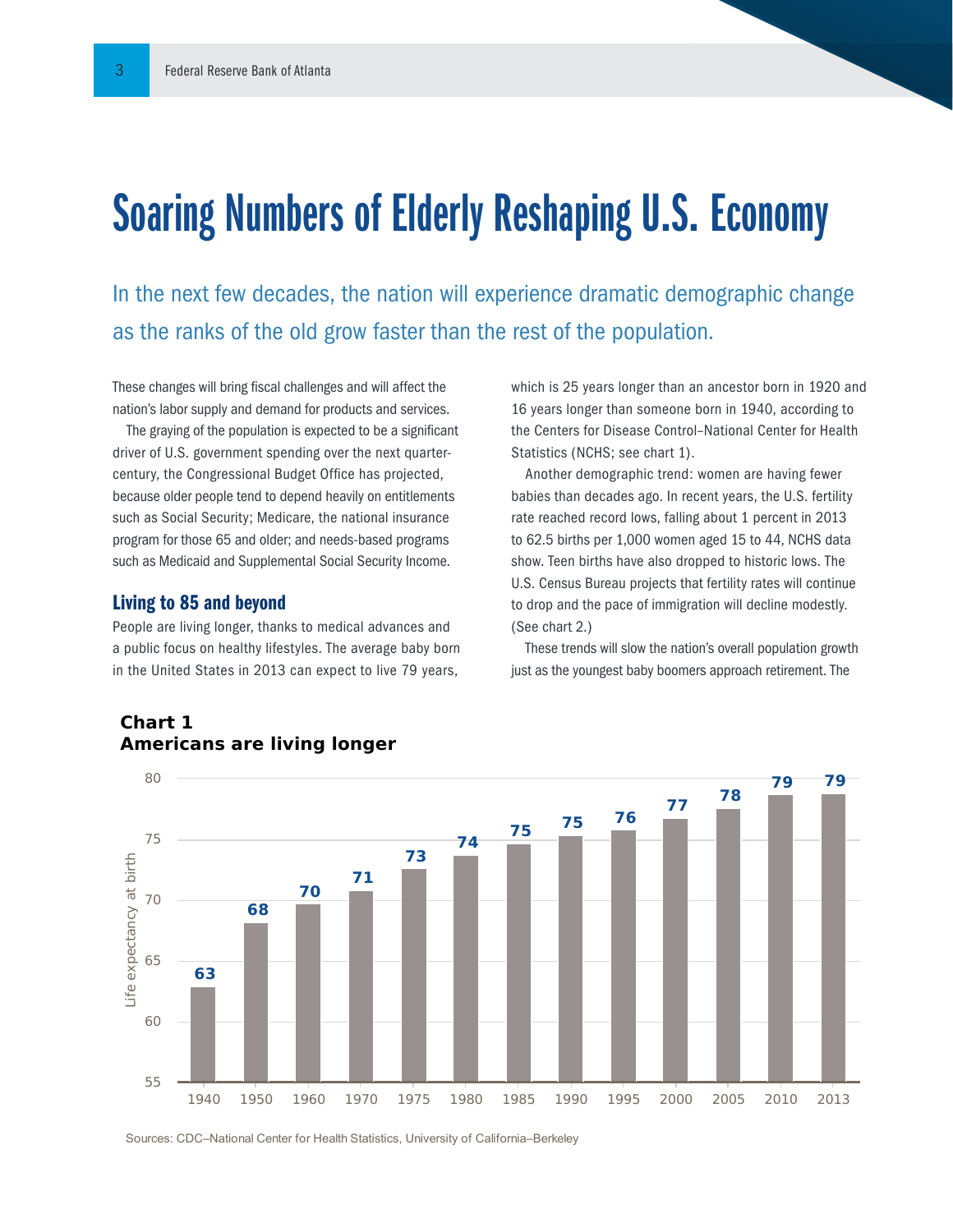

U.S. civilian noninstitutional population—that is, those people 16 years old and older who are neither in an institution nor on active duty in the armed services—is projected to rise 0.8 percent between 2014 and 2024, down from 1 percent growth in the previous 10-year period, according to the U.S. Census Bureau.

These two factors in conjunction with the aging of the baby boomers imply that the share of Americans 65 and older will rise from about 15 percent of the population today, or about 48 million people, to 21 percent, or 74 million, by 2030, the year the youngest baby boomers turn 65, according to U.S. Census Bureau projections. By 2050, that number is expected to nearly double to 88 million people, or 22 percent of the total U.S. populace. (See chart 3.)

The oldest of the old, those 85 and over, will account for a significant portion of the overall growth in the mature public. By the year 2050, adults at least 85 years old will account for 5 percent of the U.S. population, more than double their current 2 percent share, as their numbers triple to 18.9 mil– lion from 6.3 million now.

As the number of older people climbs, the proportion of working-age residents in the United States will shrink. Those 18 to 64 years old currently constitute 62 percent of the total population, but their share will drop to 58 percent by 2030 and 56.7 percent by 2060, Census figures show.



### **Repercussions of baby boom not nearly over**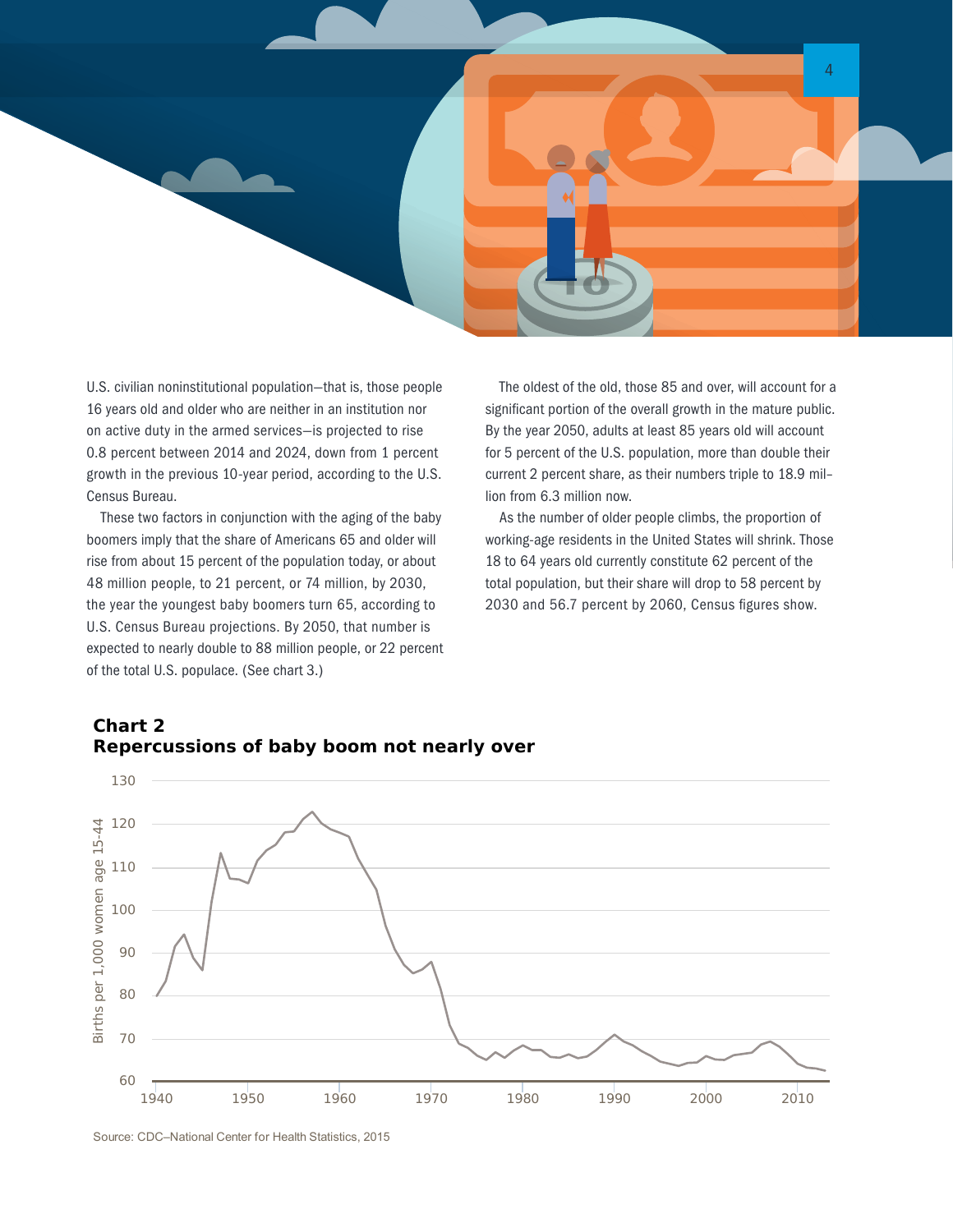#### Shrinking labor market clouds future

The consequence of declining births and longer life expec– tancy is that in the future, proportionally fewer people of prime employment age will be around to pay the taxes that help fund Medicare, Social Security, and other government programs that support older people and children. (That goes also for critical national needs such as defense, security, border control, and education.)

By 2030, there will be 2.86 people of working age (18 to 64 years old) for each U.S. citizen over 65. That compares with 5 people per older person in 2000 and 9.09 people in 1940. The decreased ranks of the working-age population and the higher costs of funding entitlements for retirees threaten to depress economic activity and slow economic growth.

These population changes are set to occur against the backdrop of an economy that has not fully recovered from the Great Recession, which left many U.S. households worse off financially. As some baby boomers look to their golden years, several million Americans have seen the value of their homes, their biggest source of wealth, decline. (Some home values have recovered and increased.) Skittishness about world markets, low oil prices, and the specter of slower growth in

China have raised market jitters worldwide and depressed the value of stock equities that help many build assets to sustain them through retirement.

The emergence of an aging population is likely to have profound economic effects that may not be readily apparent. People of working age largely contribute more support and resources to society than they receive, while the very young and old generally consume more than they produce. Much of the consumption of older people is funded by the government through programs such as Social Security. As declining births reduce the supply of the nation's labor market producers, gov– ernment's ability to support older people will become strained. The imbalance of consumers and producers is already spurring debate about difficult policy choices among legislators.

A 2015 report from the U.S. Bureau of Labor Statistics forecasted average annual growth in gross domestic product of 2.2 percent over the next decade, flat with the levels from 2010 through 2014, but slowing from 3 percent annually between 1960 and 2007. The agency cited slowing growth in the labor supply, which is mainly the result of aging.



### **Americans 65 and older**

Source: U.S. Census Bureau, Population Division, 2015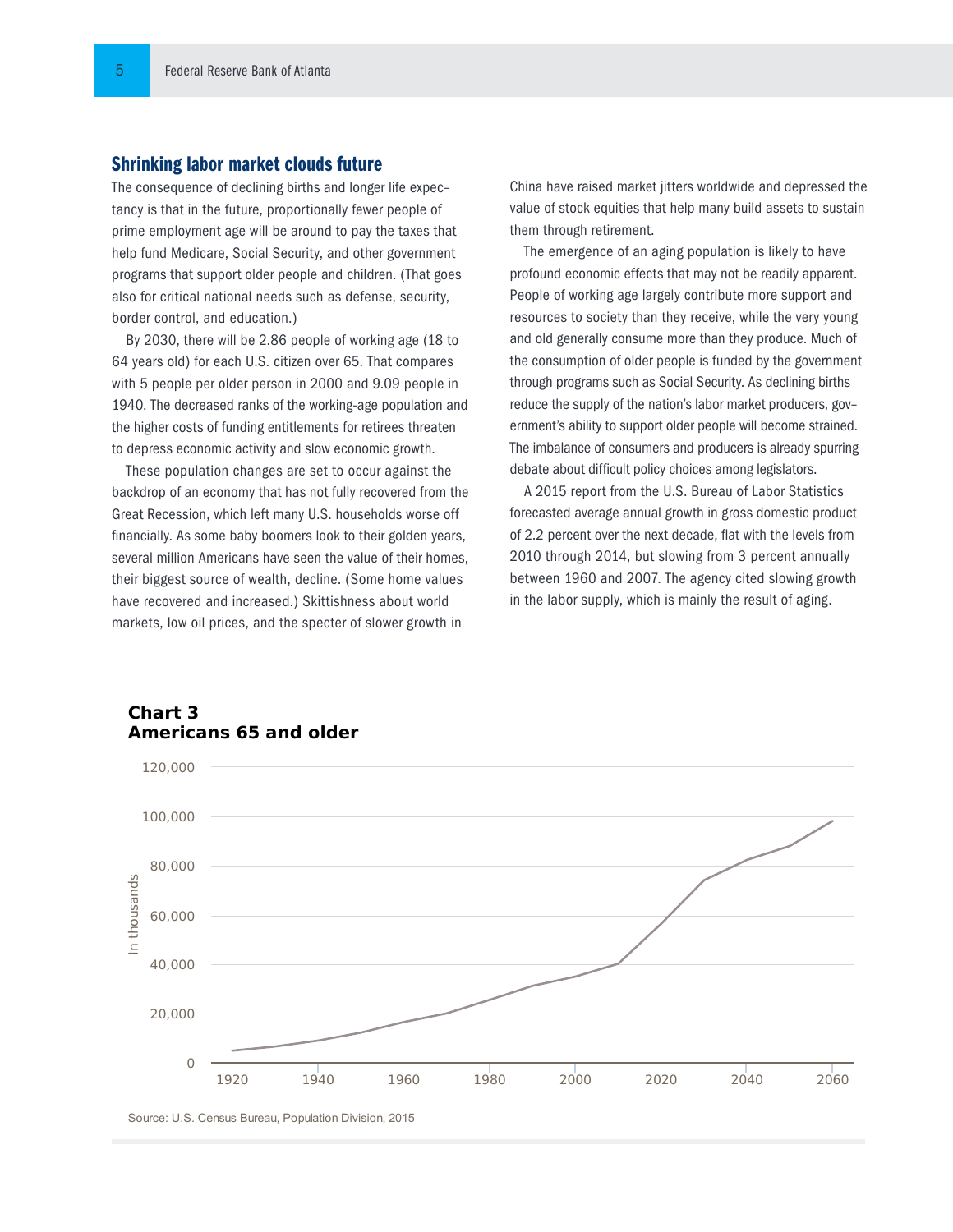#### Health a critical factor

Neil Mehta, a demographer and assistant professor of global health at Emory University in Atlanta, says the critical issue is not how many more older people there will be in the coming decades. "A lot of the ramifications that aging will have for society are going to be dependent on health," he said.

He pointed out that while chronic disease is always a risk with aging, the health of older people has generally improved in the past 20 to 30 years. And while people reaching the age of traditional retirement may not want to work 9 to 5, they may desire and need to be active in the labor market, he added.

With this in mind, Mehta said policies that allow alternative workplace arrangements, such as working at home or oppor– tunities to work part-time, are the kinds of solutions that should be discussed to help mitigate the perceived adverse macroeconomic effects of an aging population.

"There may be creative ways to tap into the potential for older people to contribute to the economy," Mehta said. (See the sidebar "Challenges of Aging Are Not Hopeless.")

The next section, "Fiscal Math Is Daunting," offers more details about the hard fiscal reality the United States is

facing because of its aging population, especially when it comes to Social Security and Medicare.

Section 3, "Profound Changes in Store for Labor Market," to be released in April, looks at how baby boomers are affecting the U.S. labor force participation rate. Finally, section 4, "Is an Older Economy a Weaker Economy?" explores the spending and saving habits of older people, including expenditures on health care and housing. Section 4 will be released in late May.

The critical issue is not how many more older people there will be in the coming decades.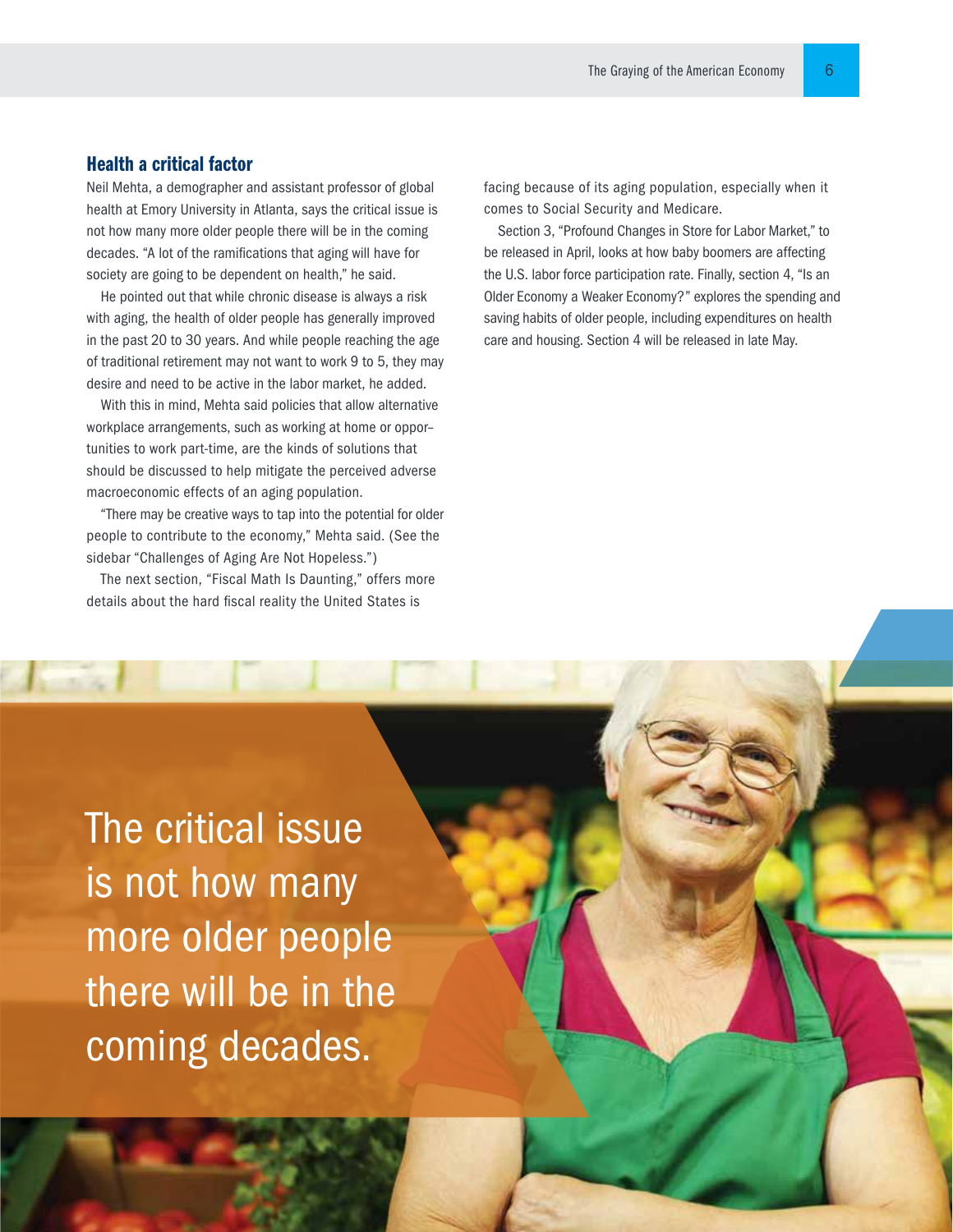# Challenges of Aging Are Not Hopeless

While the aging of the population will produce economic and fiscal challenges, the outlook is not uniformly grim. There are reasons for optimism on several fronts, from the labor market to health care costs to the general dynamism of the U.S. economy.

For starters, the nature of retirement as we know it appears to be changing in ways that could lighten the burden on programs like Medicare and Social Security and benefit the macroeconomy. After steadily falling for decades, the average age of retirement in the United States began climbing in the late 1990s.

Nearly three times as many people age 65 and older are employed now as were employed in the late 1980s, according to the U.S. Bureau of Labor Statistics (BLS; see chart 4). The labor force participation rate among older Americans is likely to keep rising, even as the rate for the overall population declines (see chart 5). For example, the participation rate for those 75 and older will reach 10.6 percent in 2024, roughly double the rate in 1994, according to BLS projections.

Why are people retiring later? The answers are not certain, according to Atlanta Fed economists Toni Braun and Karen Kopecky.

"It's not necessarily clear that these higher labor force participation rates later in life reflect that people are feeling poor and need to work longer," Braun says. "It could be that technology is changing in ways such that it's easier for them to transition into retirement, as opposed to abruptly stopping work entirely. That may not be a bad thing."

#### Smooth labor supply, not abrupt changes, is optimal

Basic economic models say a gradual transition into retirement is optimal for the macroeconomy, and probably for most individuals, too, Kopecky explains.

Even though older people are likely to continue working later in life, overall labor force growth will slow. The BLS projects that the labor force participation rate will continue to decline through 2024. The decline, coupled with comparatively slow





Source: U.S. Bureau of Labor Statistics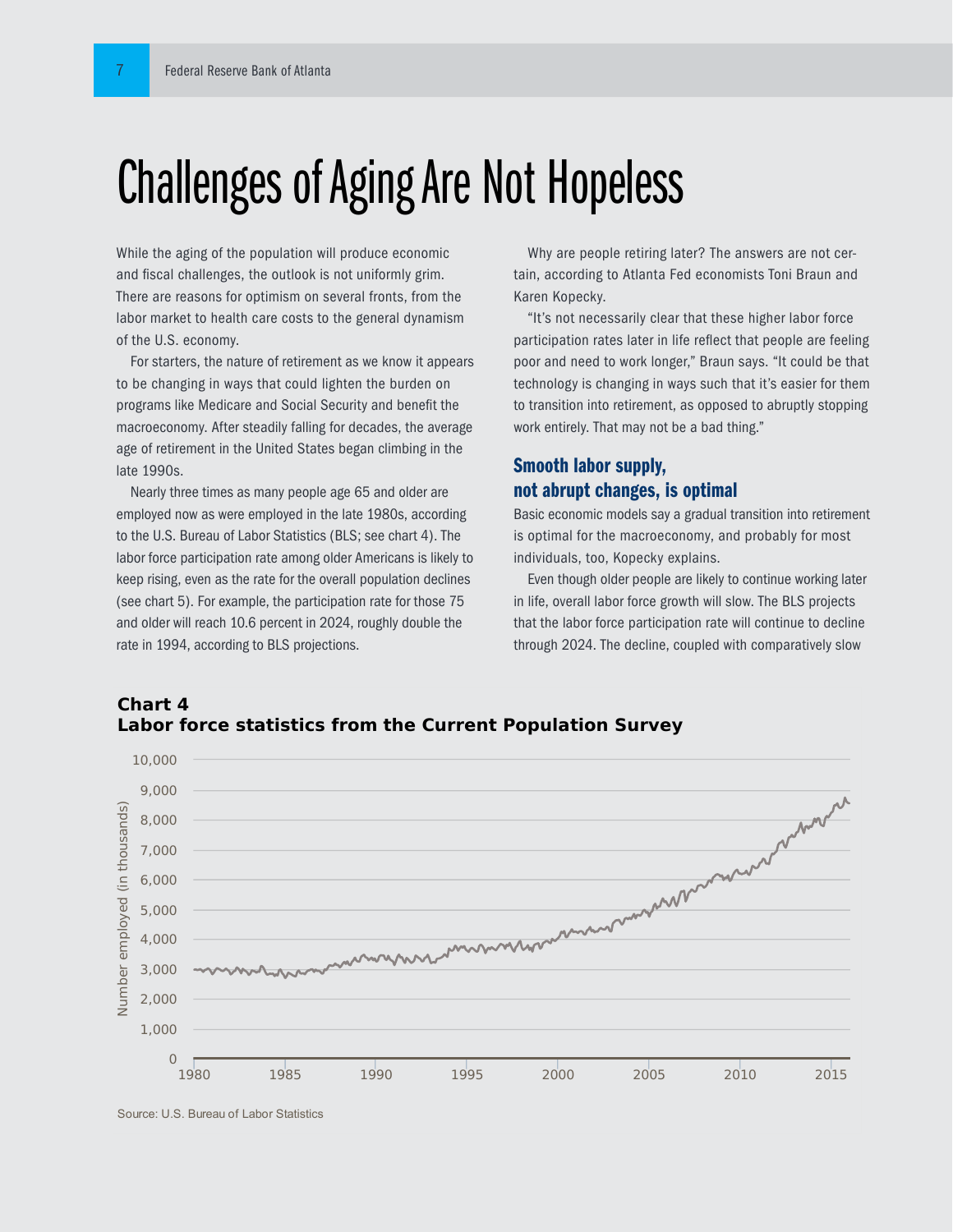growth in the working-age population, will produce labor force growth of just 0.5 percent a year on average through 2040, according to the Congressional Budget Office. That's less than a third of the average annual rate of labor force growth, 1.7 percent, between 1970 and 2007.

Slower labor force growth could pose a challenge to economic growth, says Julie Hotchkiss, an Atlanta Fed research economist and senior policy adviser. Then again, a slower-growing labor force is not necessarily a recipe for lower productivity and stunted economic growth.

It is true that as baby boomers enter old age, they become net consumers and not net producers. On the other hand, some older people amass lots of wealth by saving for many years. So the economy is transitioning from one with an age structure favorable to production—with a bigger share of working-age people—to one more favorable to deepening capital for investment, points out Gretchen Donehower, a demographer at the University of California-Berkeley's Center on the Economics and Demography of Aging.

"If the amount of available labor goes down, you can perhaps compensate by giving each worker more capital to make them more productive," Donehower says. "This would counteract the population aging panic."

#### The more we save for retirement, the better for us and the macroeconomy

Of course, a surge of investment in human and physi– cal capital won't happen by itself. Various policies and incentives would be required to channel wealth toward capital investment. And it's not certain this will happen. Braun does not subscribe to the theory that wealth accumulated by elderly people will lead to heavy capital investment and thus more productive, if fewer, workers.

He points to research suggesting that while elderly people save throughout their lives, they tend to spend their wealth in retirement. Moreover, shocks during old age—a spouse's death, a major health problem—tend to quickly wipe out wealth, according to research by



#### **Chart 5 Labor force participation rates by age group: 1994**

\* projected

Source: U.S. Bureau of Labor Statistics, December 2015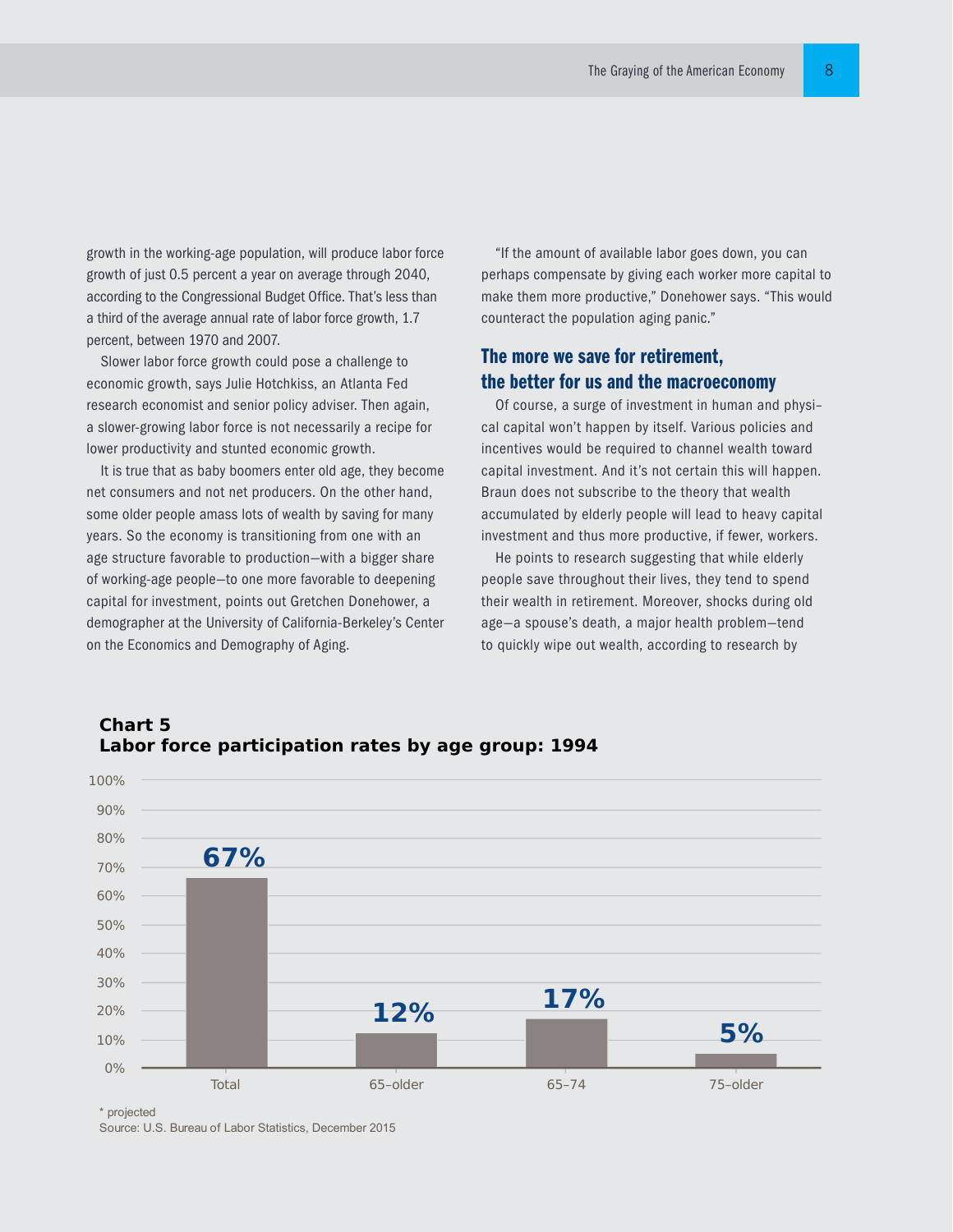economist James Poterba of the Massachusetts Institute of Technology.

Clearly, the more that all Americans save, the less difficult will be the demographic shift.

Pegging how much the elderly have saved is no simple matter, though. Many are well off. A 2012 study by Poterba, Steven Venti of Dartmouth College, and David Wise of Harvard University found that between 1993 and 2008, the median wealth of married senior-citizen couples, about a year before they died, exceeded \$600,000. Yet they also found that 46 percent of the elderly in the United States had less than \$10,000 in financial assets when they died.

The economist Ronald Lee of the UC-Berkeley Center on the Economics and Demography of Aging took wealth into account in constructing an alternative to the standard old-age support ratio. In a paper presented at the Federal Reserve Bank of Kansas City's 2014 Jackson Hole Economic Policy Symposium, Lee noted that the support ratio ignores capital and reflects only labor income in relation to consumption.

He concluded that "the impact of population aging is cut by three-fourths using the general support ratio," his new formulation. Using his general support ratio, he calculated that the growth of output per hypothetical consumer declines by 0.06 percent a year from 2010 to 2050, instead of 0.26 percent annually under the ordinary old-age dependency, or support, ratio. The standard support ratio refers to the ratio of elderly people to working-age people.

Another hopeful sign in the battle against the demographic wave: the growth in health care spending has slowed in recent years. Part of the story is that older people today generally are healthier than older people of earlier generations, thus requiring less expensive care, Donehower says. The percentage of people in nursing homes is declining as older people are generally healthier and as programs encourage people to avoid the very costly care nursing homes provide.

Population aging will have many and diverse economic impacts. But that alone is no cause to despair.

"The bottom line is that the nation has many good options for responding to population aging," notes *Aging and the Macroeconomy: Long-Term Implications of an Older Population*, a 2012 report compiled by the National Research Council for the U.S. Congress. "On the whole, America is strong and healthy enough to pay for increased years of consumption through increased years of work, if we so choose. Alternatively, we will be healthy enough to enjoy additional active years of retirement leisure if that is our decision, individually or collectively."